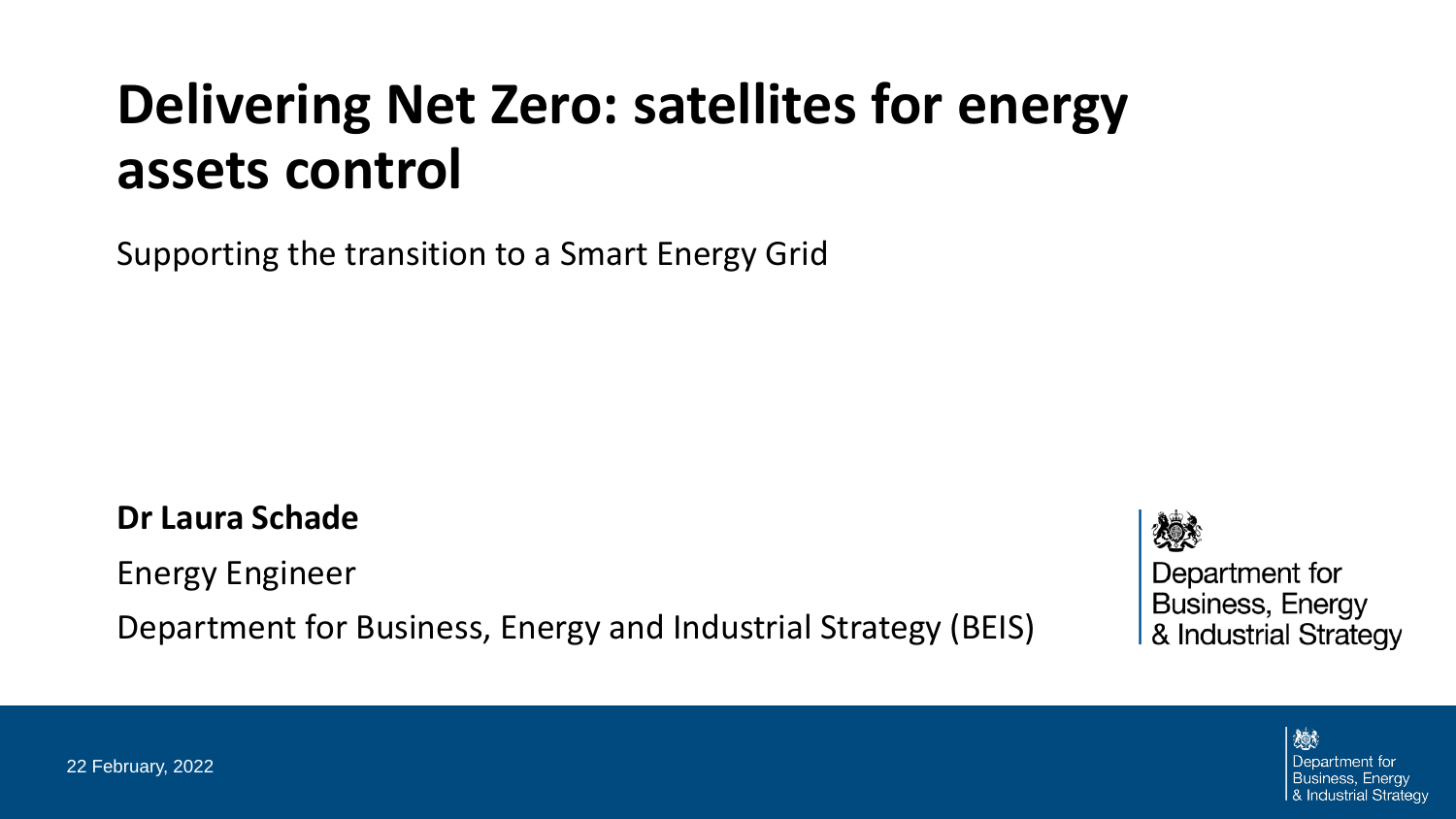### Transition to a Smart Energy Grid



- Decentralised
- Non-dispatchable generation
- Heat and transport electrification

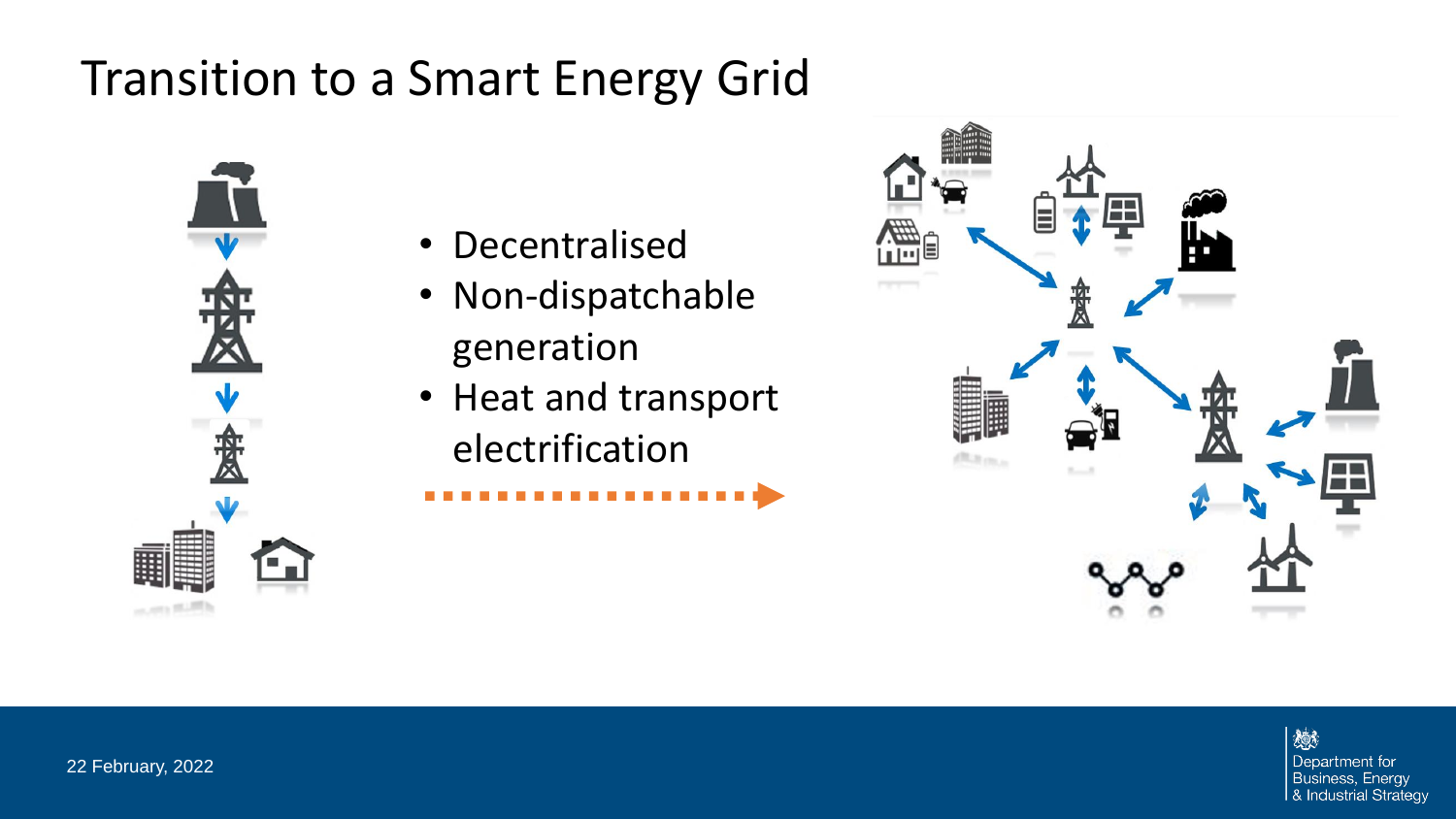### What is a smart, flexible energy system?

#### **A smart, flexible energy system**

- Smart: ability of a device to respond in real time to communication signals using digital technologies to deliver a service
- Flexible: ability to shift in time the consumption or generation of energy

A smart and flexible system is one which uses smart technologies to provide flexibility to the system, to balance supply and demand and manage constraints on the network.



<https://es.catapult.org.uk/report/energy-data-taskforce-report/> <https://www.gov.uk/government/publications/transitioning-to-a-net-zero-energy-system-smart-systems-and-flexibility-plan-2021>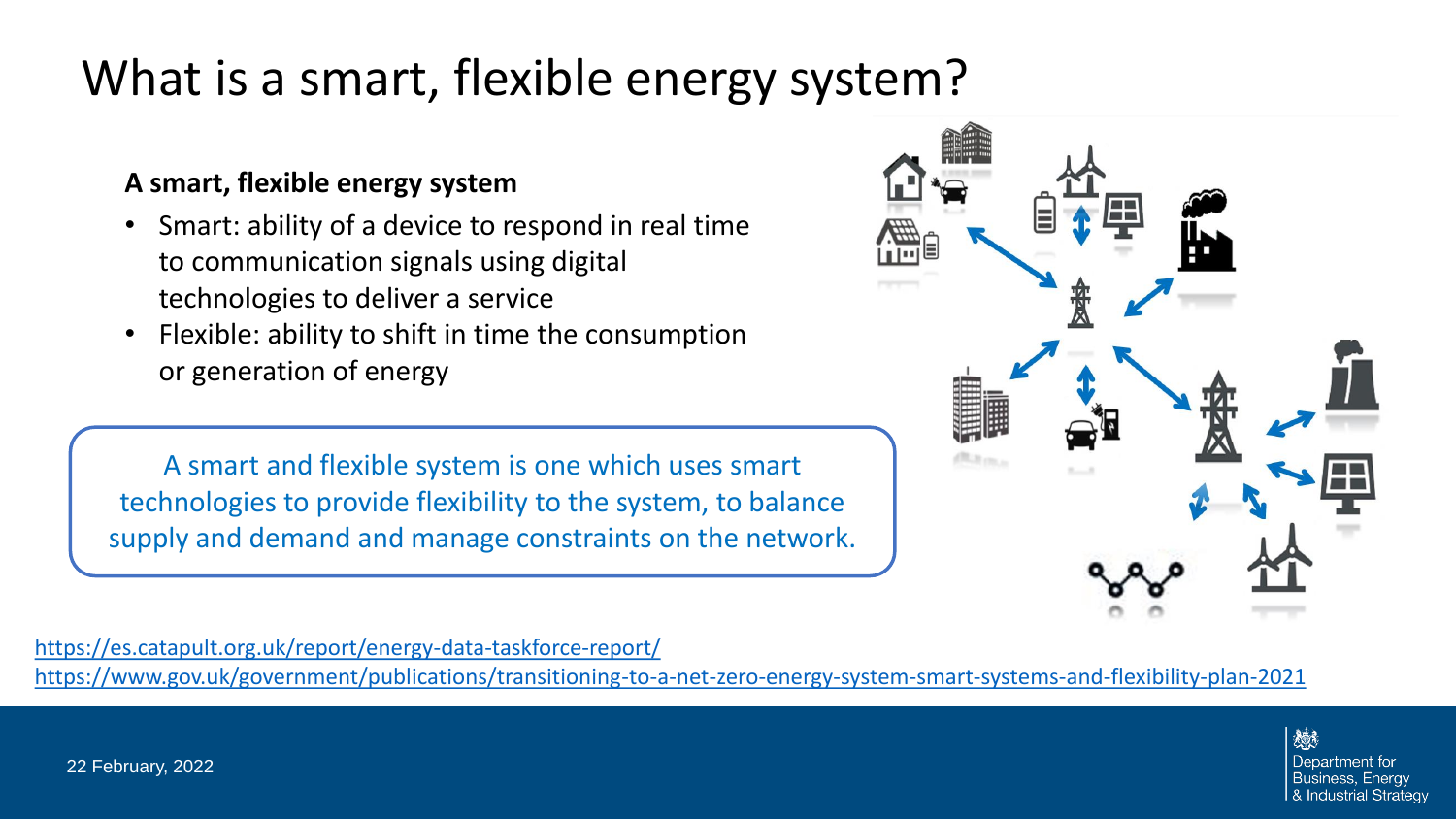### The Energy Data Taskforce

The energy system becomes more disparate, diverse and decentralised

Data sharing will be crucial to coordinate the wide range of actors undertaking new roles across the sector and ensure system stability

> **Data** is vital to creating a smarter, cleaner and more flexible Energy System



<https://es.catapult.org.uk/report/energy-data-taskforce-report/>

<https://www.gov.uk/government/publications/transitioning-to-a-net-zero-energy-system-smart-systems-and-flexibility-plan-2021>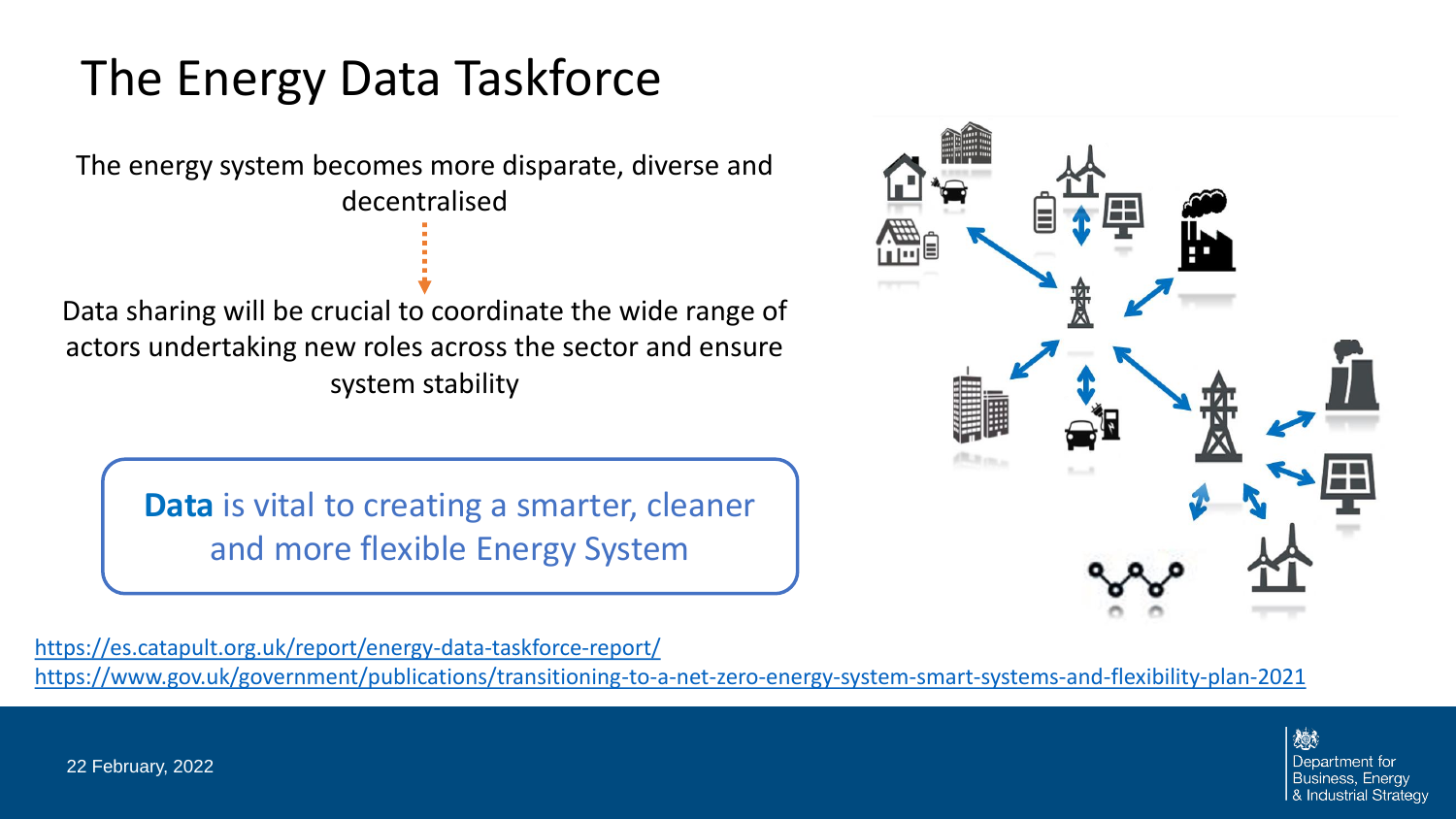### Increased data rate – new connectivity solutions

- Supply side: increased requirement for renewables power and need to manage energy storage
- Demand side: electrification will increase and change profile of **demand**

• Transition from passive

- to **smart networks**
- **Increased data rate**

(Send backwards until image appears behind title. Do not cover the footer banner.)

Could **satellites** be the solution?

Require **novel** communications network solution

<https://es.catapult.org.uk/report/energy-data-taskforce-report/>

<https://www.gov.uk/government/publications/transitioning-to-a-net-zero-energy-system-smart-systems-and-flexibility-plan-2021>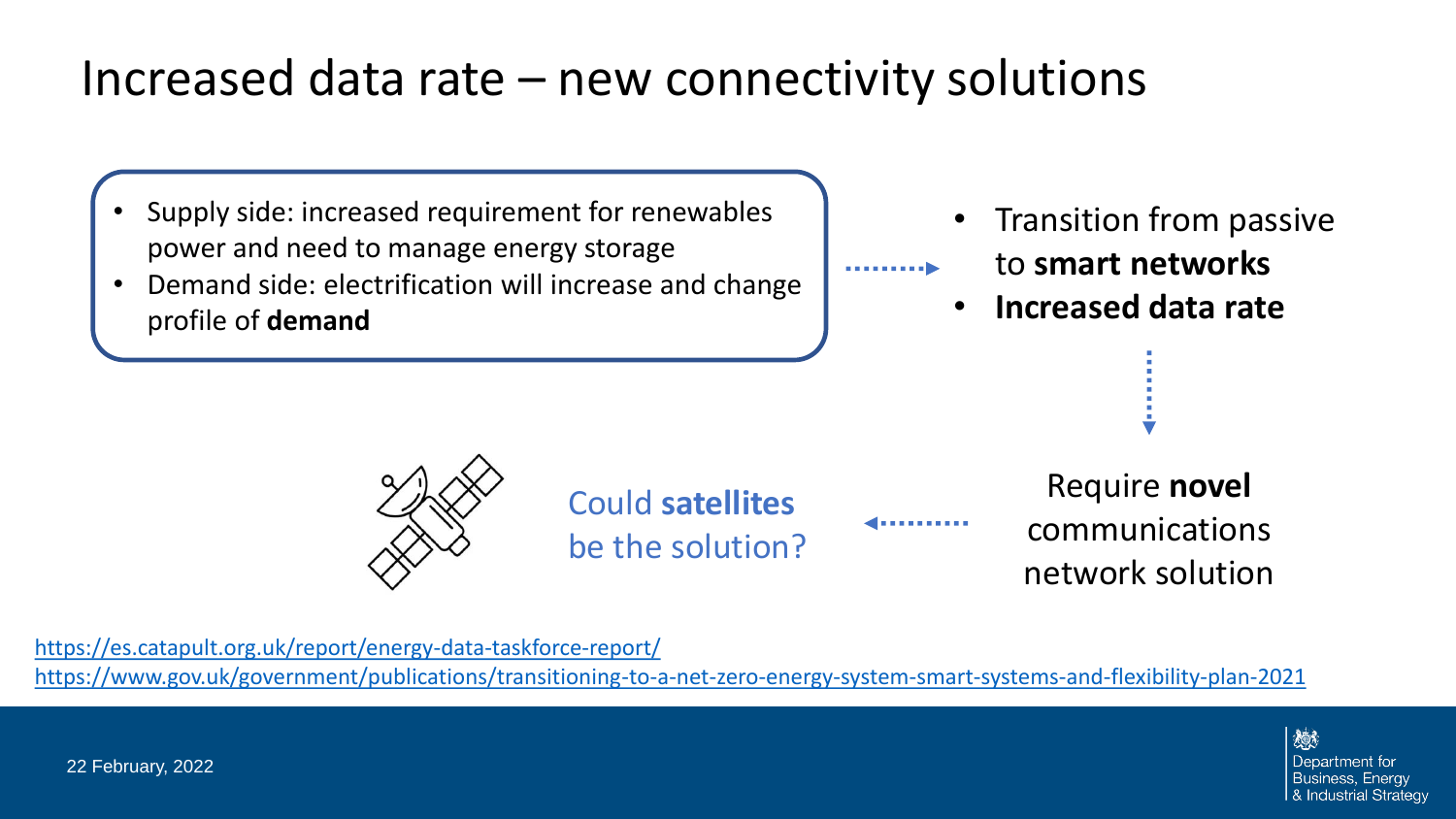# Satellites for energy assets control

#### **Comms network key requirements – achieving the highest benefits**

- Able to **reach assets** outside the range of conventional cellular coverage
- Able to operate in case of **power failure**
- Data sent on **timely** fashion <1s latency
- **High reliability**: many assets are difficult to access for maintenance
- **Cyber security** and denial of service protection
- **Cost** of the ground station as low as possible

"Increase in monitoring,  $\int$  control and data control and data cannot be met with existing terrestrial communication technologies and require new methods" *industry reps* 

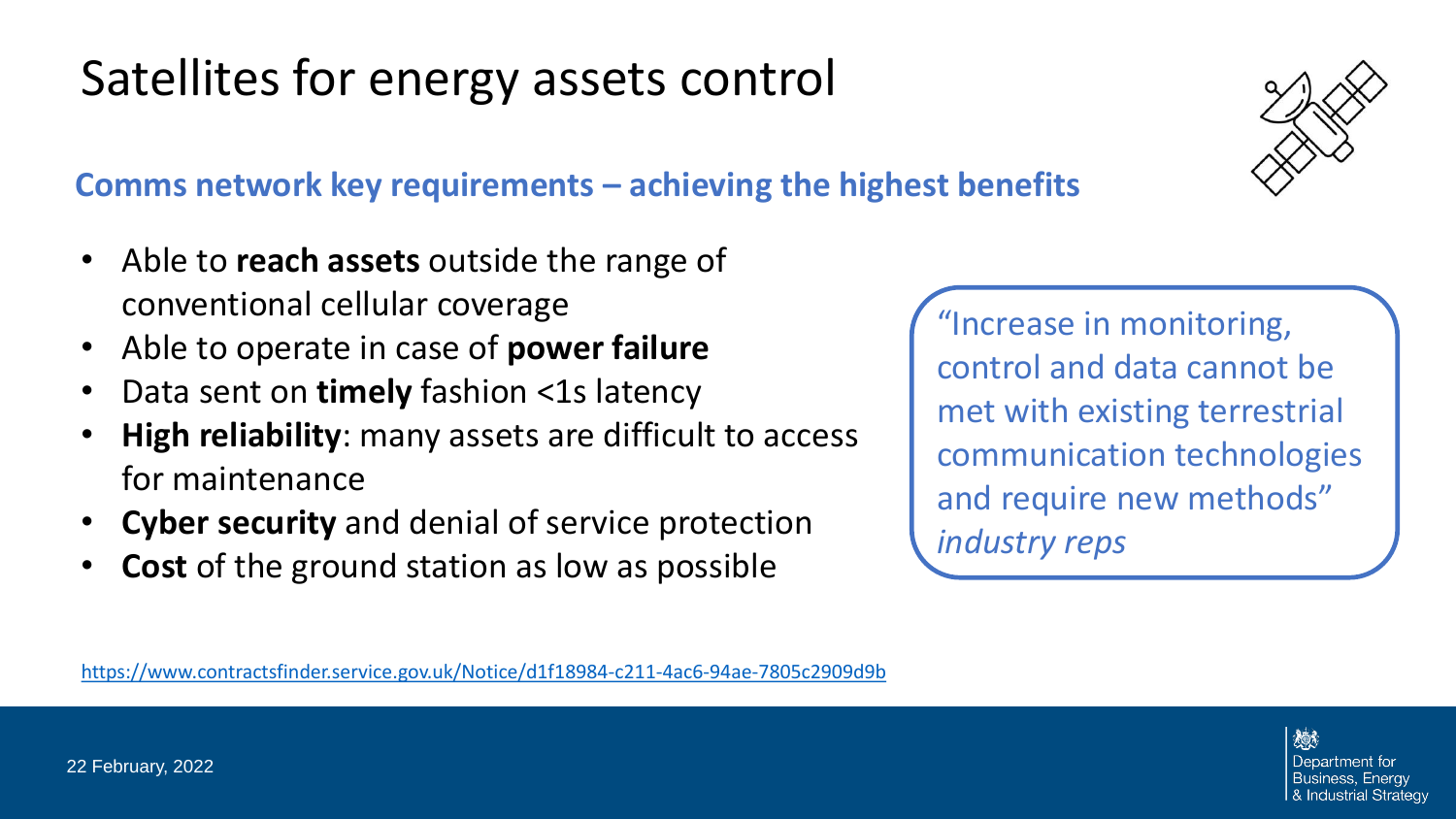## Satellites for energy assets control

#### **Purpose of project**



**Feasibility study** of developing bespoke satellites system for communication to distribution assets in the UK to support the transition to a Smart Grid.

#### **What we are interested in:**

- (Send backwards until image appears • Physical links of the satellite communication, signal margins and latency
- Details of radio transmitting system, frequency and bandwidth requirements
- Number of satellites required for good coverage over UK/Europe and location
- Methods for support to power outage scenario, type of battery system to ensure resilience, ground station antenna size
- Cyber security and radio jamming requirements
- Financial costs / barriers to achievability